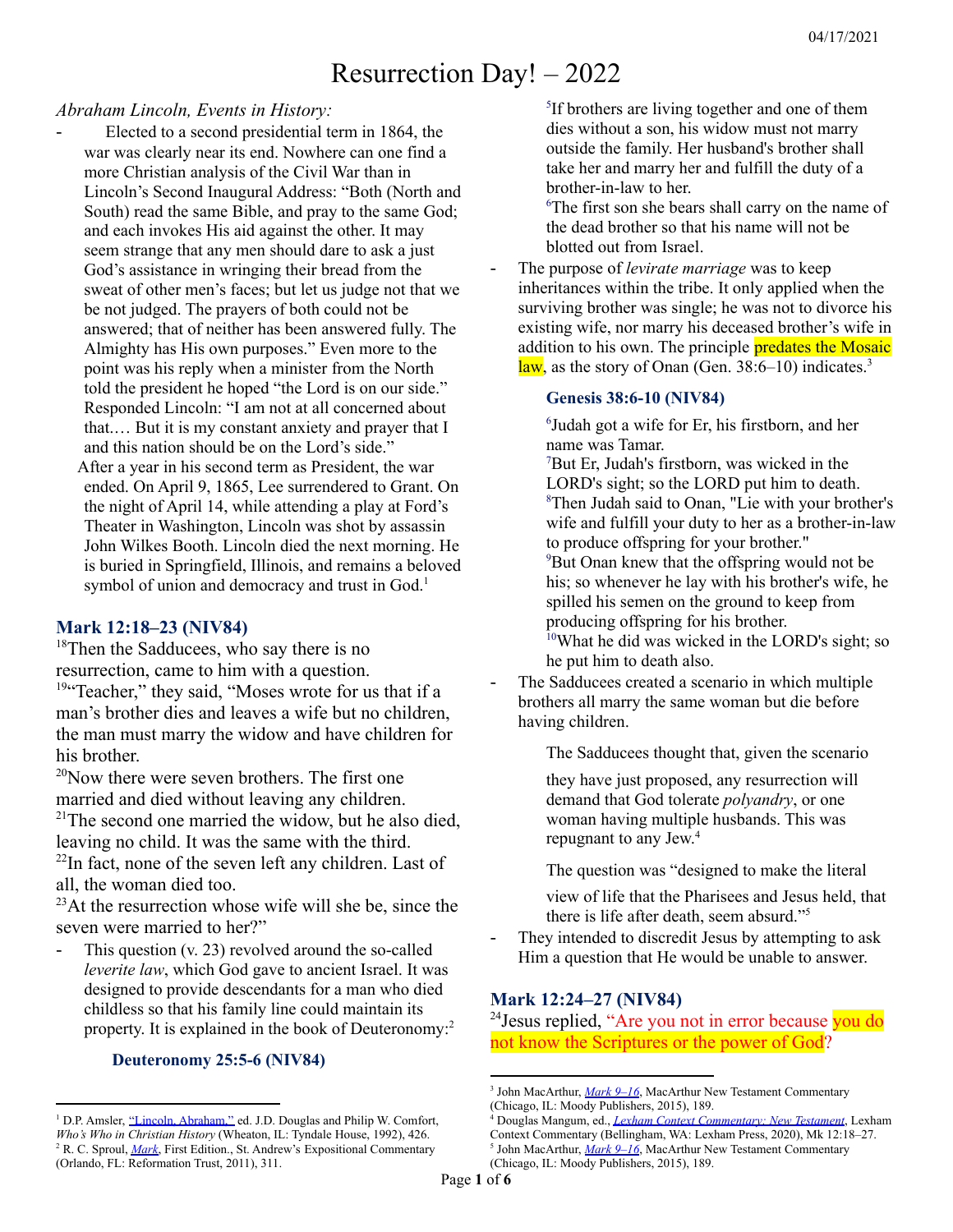$25$ When the dead rise, they will neither marry nor be given in marriage; they will be like the angels in heaven.

- The dead that arose would not be "angels" but be "as angels" or "like the angels" in regard to sex and marriage. "Just as the children of the resurrection no longer die (in heaven), so also they no longer need marriage to replenish the race." 6
- How many times have you heard someone say of a loved one that passed away, "There's another 'angel' in heaven"?

### <sup>26</sup>Now about the dead rising—have you not read in the book of Moses, in the account of the bush, how God said to him, 'I am the God of Abraham, the God of Isaac, and the God of Jacob'?

 $^{27}$ He is not the God of the dead, but of the living. You are badly mistaken!"

- $Mistaken = \pi\lambda\alpha\alpha\alpha\omega\ plane\alpha\overline{\alpha} = a\ wandering.$  To cause to wander, lead astray: to wander, go astray.<sup>7</sup>
- The Sadducees were lead astray due to their ignorance of the Scriptures. They wandered from the truth into error.

Anyone can wander from truth if they don't know

the Scriptures. You know the Scriptures by *reading* and *listening to* the Scriptures. It does not come through osmosis.

- Jesus quoted God as saying, "I *am* the God of Abraham, the God of Isaac, and the God of Jacob."

> He did not say that He *was* the God of Abraham, Isaac and Jacob.

- The Sadducees ran on a **false premise** that in the other world the same conditions prevail that [exists] in this world. Where does the Old Testament teach anything of this? 8
- One danger in portraying the resurrection life to come is that our image tends to match our wishes for an earthly utopia.

The Sadducees derived their illustration from

those who **painted pictures of the resurrection life** in worldly terms.

Most envision the resurrection body as a

spruced-up version of our physical bodies; we visualize heaven in earthly terms that suit our own desires. We can see this tendency in contemporary cartoons that depict people floating on clouds, still occupied by the same concerns that they had on

earth.

Many Christians who believe in the resurrection also view it from a defective anthropocentric (*man-centered*) point of view. They visualize the afterlife as a great reunion of family and friends—a continuation of life on earth without all the problems that hamper our happiness. Just analyze gospel songs that describe what heaven is like to see the truth of this statement.

> The problem is that the idea of meeting God takes a backseat.

The major danger in trying to portray the

resurrection life is that our image more often than not matches our wishes for an earthly utopia, and human beings wind up as the center of this life rather than God.<sup>9</sup>

## **John 11:23-26 (NIV84)**

<sup>23</sup> Jesus said to her, "Your brother will rise again." <sup>24</sup>Martha answered, "I know he will rise again in the resurrection at the last day."

 $25$  Jesus said to her,  $\frac{4}{1}$  am the resurrection and the life. He who believes in me will live, even though he dies;  $^{26}$ and whoever lives and believes in me will never die. Do you believe this?"

- Jesus is the resurrection and the life; do you believe this?
- Do you believe this? You should be able to say, "Yes, Lord, I believe it. I believe all that is written in your Book.
- "*I believe* in one great God, who has made this earth and has placed me upon it. *I believe* that I am sinful. *I believe* that this same God in love and wisdom sent the Lord Jesus Christ to die for me that I might be saved. *I believe* that Jesus existed with God and as God from the beginning, that he became man, that his death was a substitutionary death for me by which my sin has been removed as far as the east is from the west and on the basis of which it will be remembered against me no more. *I believe* in Christ's historical, literal, and bodily resurrection, by which God has demonstrated that Christ's sacrifice on the cross is acceptable to him as an all-sufficient atonement for the sin of his people and in which he has also given a foretaste of the coming resurrection of all who believe on him. *I believe* in the person and power of the Holy Spirit. *I believe* that he opens blind eyes to see Christ and moves rebellious wills to embrace him to their salvation. *I believe* that he illuminates the written Word of God so that those who are saved can understand it and obey it. *I believe* in the fellowship of

<sup>6</sup> R. C. H. Lenski, *The [Interpretation](https://ref.ly/logosres/lenski02?ref=Bible.Mk12.25&off=1167&ctx=hem+and+us+besides.+~Not+%E2%80%9Cangels%E2%80%9D+but+%E2%80%9Cas) of St. Mark's Gospel* (Minneapolis, MN: Augsburg Publishing House, 1961), 530.

<sup>7</sup> Spiros Zodhiates, *The Complete Word Study [Dictionary:](https://ref.ly/logosres/wsntdict?ref=GreekStrongs.4105&off=83&ctx=rom+pla%CC%81ne%CC%84+(4106)%2c+~a+wandering.+To+caus) New Testament* (Chattanooga, TN: AMG Publishers, 2000).

<sup>8</sup> R. C. H. Lenski, *The [Interpretation](https://ref.ly/logosres/lenski02?ref=Bible.Mk12.24&off=1660&ctx=+abuse+Moses%E2%80%99+word.+~The+Sadducees+run+in) of St. Mark's Gospel* (Minneapolis, MN: Augsburg Publishing House, 1961), 528–529.

<sup>9</sup> David E. Garland, *[Mark](https://ref.ly/logosres/nivac62mk?ref=Bible.Mk12.18-27&off=10664&ctx=keeps+his+promises.%0a~One+danger+in+portra)*, The NIV Application Commentary (Grand Rapids, MI: Zondervan Publishing House, 1996), 473.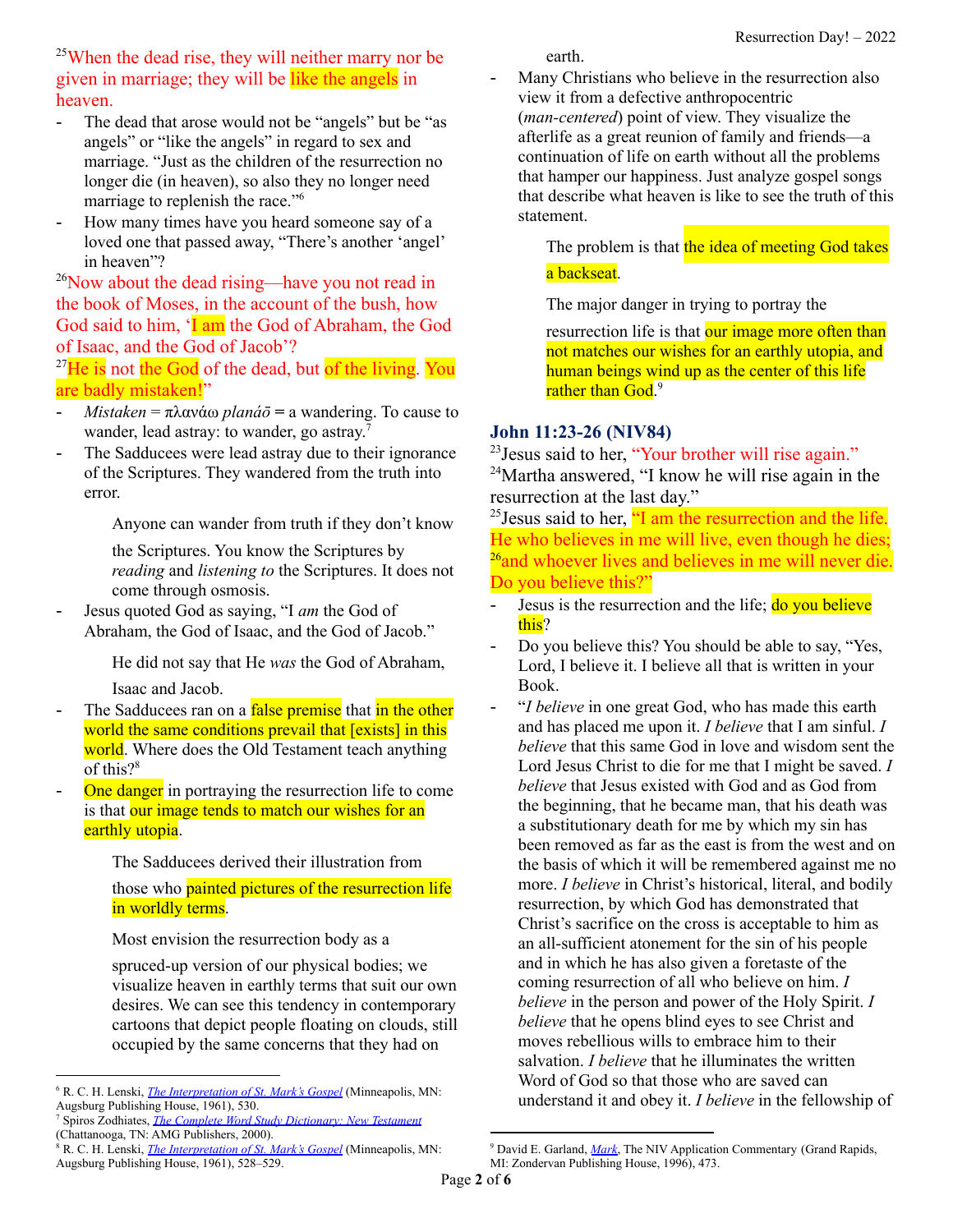the saints. *I believe* in the church. *I believe* in God's providence, by which nothing enters the life of the Christian that is not the product either of God's direct or permissive will. *I believe* that God chastises his children. *I believe* that he is determined to perfect the character of Jesus Christ in all who are united to Christ by faith. *I believe* that Jesus will one day return from heaven even as he was seen to go into heaven—bodily and in time. *I believe* that in that day there will be a final resurrection of believers to the life of heaven and of unbelievers to judgment. In hell there will be suffering. In heaven there will be a life of blessing prepared in advance by God for those whom he has chosen in Christ before the foundation of the world."

"Do you believe this?" You should be able to echo the teaching of the written Word in answer to the question of the living Word, rounding it off with a hearty,  $\sqrt{\gamma}$ es, Lord, I believe all that is written in your Book."<sup>10</sup>

# **1 Corinthians 15:1–23 (NIV84)**

<sup>1</sup>Now, brothers, I want to remind you of the gospel I preached to you, which you received and on which you have taken your stand.

 $^{2}$ By this gospel you are saved, if you hold firmly to the word I preached to you. Otherwise, you have believed in vain.

<sup>3</sup>For what I received I passed on to you as of first **importance**: that Christ died for our sins according to the Scriptures,

4 that he was buried, that he was raised on the third day according to the Scriptures,

<sup>5</sup> and that he appeared to Peter, and then to the Twelve. <sup>6</sup>After that, he appeared to more than five hundred of the brothers at the same time, most of whom are still living, though some have fallen asleep.

<sup>7</sup>Then he appeared to James, then to all the apostles, <sup>8</sup> and last of all he appeared to me also, as to one abnormally born.

<sup>9</sup>For I am the least of the apostles and do not even deserve to be called an apostle, because I persecuted the church of God.

 $10B$ ut by the grace of God I am what I am, and his grace to me was not without effect. No, I worked harder than all of them—yet not I, but the grace of God that was with me.

 $11$ Whether, then, it was I or they, this is what we preach, and this is what you believed.

<sup>12</sup>But if it is preached that Christ has been raised from the dead, how can some of you say that there is no resurrection of the dead?

<sup>13</sup>If there is no resurrection of the dead, then not even

Christ has been raised.

 $<sup>14</sup>$ And if Christ has not been raised, our preaching is</sup> useless and so is your faith.

<sup>15</sup>More than that, we are then found to be false witnesses about God, for we have testified about God that he raised Christ from the dead. But he did not raise him if in fact the dead are not raised.

<sup>16</sup>For if the dead are not raised, then Christ has not been raised either.

<sup>17</sup>And if Christ has not been raised, your faith is futile; you are still in your sins.

<sup>18</sup>Then those also who have fallen asleep in Christ are lost.

<sup>19</sup>If only for this life we have hope in Christ, we are to be pitied more than all men.

<sup>20</sup>But Christ has indeed been raised from the dead, the firstfruits of those who have fallen asleep.

 $2^{1}$ For since death came through a man, the

resurrection of the dead comes also through a man.

 $22$ For as in Adam all die, so in Christ all will be made alive.

 $^{23}$ But each in his own turn: Christ, the first fruits; then, when he comes, those who belong to him.

Jesus did not appear to only a few people. He appeared to over 500 people (1 Cor. 15:6), including many women, His own apostles, His brother James, and to Saul of Tarsus (the chief anti-Christian of the day).

Jesus did not simply appear on a few occasions.

He appeared on at least 12 different occasions. These were spread over a 40-day period of time (Acts 1:3) and in many different geographical locations.<sup>11</sup>

# **Job 14:5, 14 (NIV84)**

<sup>5</sup>Man's days are determined; you have decreed the number of his months and have set limits he cannot exceed.

<sup>14</sup>If a man dies, will he live again? All the days of my hard service I will wait for my renewal to come.

- *Will he live again?* has been on every person's mind since death entered the world.
- The Christian has the greatest hope in the historical resurrection of Christ Jesus, for it points to a time when they will be resurrected!
- One reason the early church fathers faced martyrdom so valiantly was that they were absolutely convinced of the future resurrection. Many were eyewitnesses to Jesus' resurrection.

They *weren't* transformed into brave martyrs,

<sup>10</sup> James Montgomery Boice, *The Gospel of John: An Expositional [Commentary](https://ref.ly/logosres/boicecm64cjn?ref=Bible.Jn11.17-26&off=13809&ctx=r+may+be+different.+~Do+you+believe+this%3f)* (Grand Rapids, MI: Baker Books, 2005), 853–854.

<sup>11</sup> Norman Geisler and Thomas Howe, *The Big Book of Bible Dif [iculties:](https://ref.ly/logosres/ws-3b54d8ca46394061bfc6eaafd0db1125?ref=Bible.1Co15.5-8&off=2037&ctx=tion%3a%0aFirst+of+all%2c+~Jesus+did+not+appear) Clear and Concise Answers from Genesis to [Revelation](https://ref.ly/logosres/ws-3b54d8ca46394061bfc6eaafd0db1125?ref=Bible.1Co15.5-8&off=2037&ctx=tion%3a%0aFirst+of+all%2c+~Jesus+did+not+appear)* (Baker Publishing Group, 2014), 462.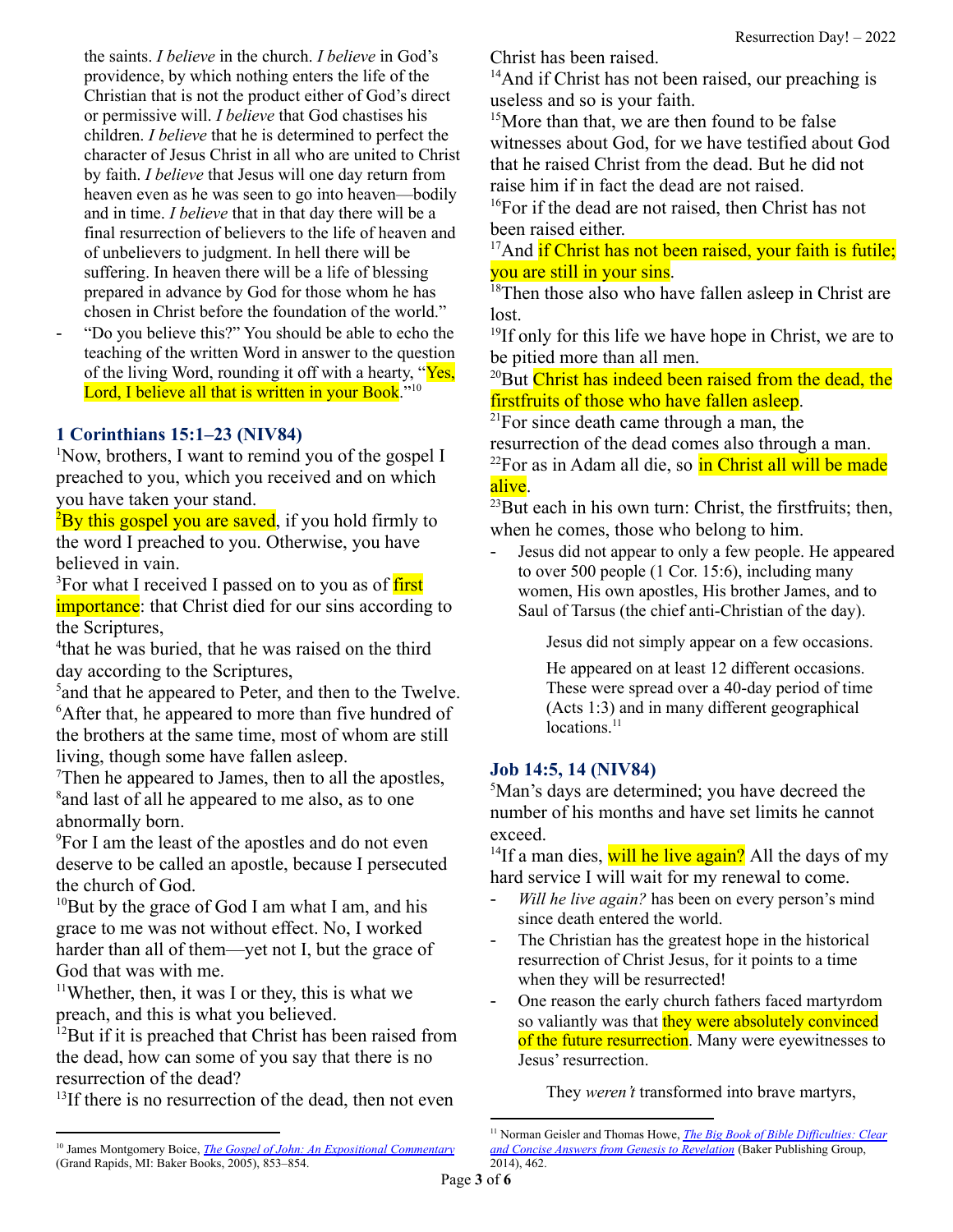when Jesus performed many miracles.

They *weren't* transformed into brave martyrs,

when Jesus was crucified. They *all* either ran or denied Him.

They *were* transformed from fearful cowards to

brave martyrs, when they witnessed the resurrection of Jesus Christ.

Death was not the final blow.

Death is just a transition, for Christ, the first fruits, is our guarantee.

*Firstfruits.* Two basic meanings: *best* as seen in Jas

1:18, where Christians are called the "firstfruits" of God's creation. The remaining uses all emphasize the shade of meaning of the "first part" of a larger harvest."<sup>12</sup>

The abundant life begins at regeneration in the heart of every believer, and *physical* death cannot end it.

# **Revelation 1:9–18 (NIV84)**

<sup>9</sup>I, John, your brother and companion in the suffering and kingdom and patient endurance that are ours in Jesus, was on the island of Patmos because of the word of God and the testimony of Jesus.

<sup>10</sup>On the Lord's Day I was in the Spirit, and I heard behind me a loud voice like a trumpet,

<sup>11</sup>which said: "Write on a scroll what you see and send it to the seven churches: to Ephesus, Smyrna, Pergamum, Thyatira, Sardis, Philadelphia and Laodicea."

<sup>12</sup>I turned around to see the voice that was speaking to me. And when I turned I saw seven golden lampstands,

<sup>13</sup> and among the lampstands was someone "like a son of man," dressed in a robe reaching down to his feet and with a golden sash around his chest.

<sup>14</sup>His head and hair were white like wool, as white as snow, and his eyes were like blazing fire.

<sup>15</sup>His feet were like bronze glowing in a furnace, and his voice was like the sound of rushing waters.

16 In his right hand he held seven stars, and out of his mouth came a sharp double-edged sword. His face was like the sun shining in all its brilliance.

<sup>17</sup>When I saw him, I fell at his feet as though dead. Then he placed his right hand on me and said: "Do not be afraid. I am the First and the Last.

<sup>18</sup>I am the Living One; I was dead, and behold I am alive for ever and ever! And I hold the keys of death and Hades.

The One who is the Resurrection and the Life has the key to unlock the grave and the power of death, so that believers have nothing to fear from it.

This is at the heart of the Christian faith.

*- As long as there is life and death, Christ, who is the resurrection and the life, is the most relevant person to have ever walked the earth. –* R.C. Sproul

## **Hebrews 9:27-28 (NASB)**

 $27$ And inasmuch as it is appointed for men to die once and after this *comes* judgment,

 $^{28}$ so Christ also, having been offered once to bear the sins of many, will appear a second time for salvation without *reference to* sin, to those who eagerly await Him.

- Jesus *appeared* the first time to bear the sins of many (note: *many* not *all*) by being an offering (sacrifice) for sin.

In the Old Testament, the High Priest would

*appear* the first time to bear the sins of the people.

He bore the sins by entering the Holy of Holies. If

he did anything wrong and failed to follow God's precise instructions, he would die.

The High Priest would *appear a second time*,

when he came out of the Holy of Holies. This showed that God had accepted the sacrifice, and the sins of the people were atoned for.

The High Priest's *second appearance* had nothing

to do with sin; it did not deal with sin. The sin was taken care of. His second appearance signified the forgiveness of sins *without reference to sin.*

- V.28, "without *reference to* sin," Jesus Christ came the first time to bear the sins of many (His elect). This second time, He will come not having anything to do with sin.
- Jesus'second appearance (after His resurrection) will confirm that His sacrifice has been accepted and that He has secured the blessings of salvation for those whom He represented. **Jesus' resurrection assures us** that our *sins* have been *taken away once for all!* The justice of God has been completely satisfied.

# **Hebrews 7:27 (NIV84)**

<sup>27</sup>Unlike the other high priests, he (*Jesus*) does not need to offer sacrifices day after day, first for his own sins, and then for the sins of the people. He sacrificed for their sins once for all when he offered himself.

- The Old Testament High Priest offered a sacrifice *apart from himself* into the Holy of Holies.

<sup>12</sup> A. Boyd Luter, ["Firstfruits,"](https://ref.ly/logosres/lbd?art=firstfruits.figurative_usage_in_the_old_testament&off=623&ctx=lled+%E2%80%9Cfirstfruits.%E2%80%9D+~The+nuance+of+best+f) ed. John D. Barry et al., *The Lexham Bible Dictionary* (Bellingham, WA: Lexham Press, 2016).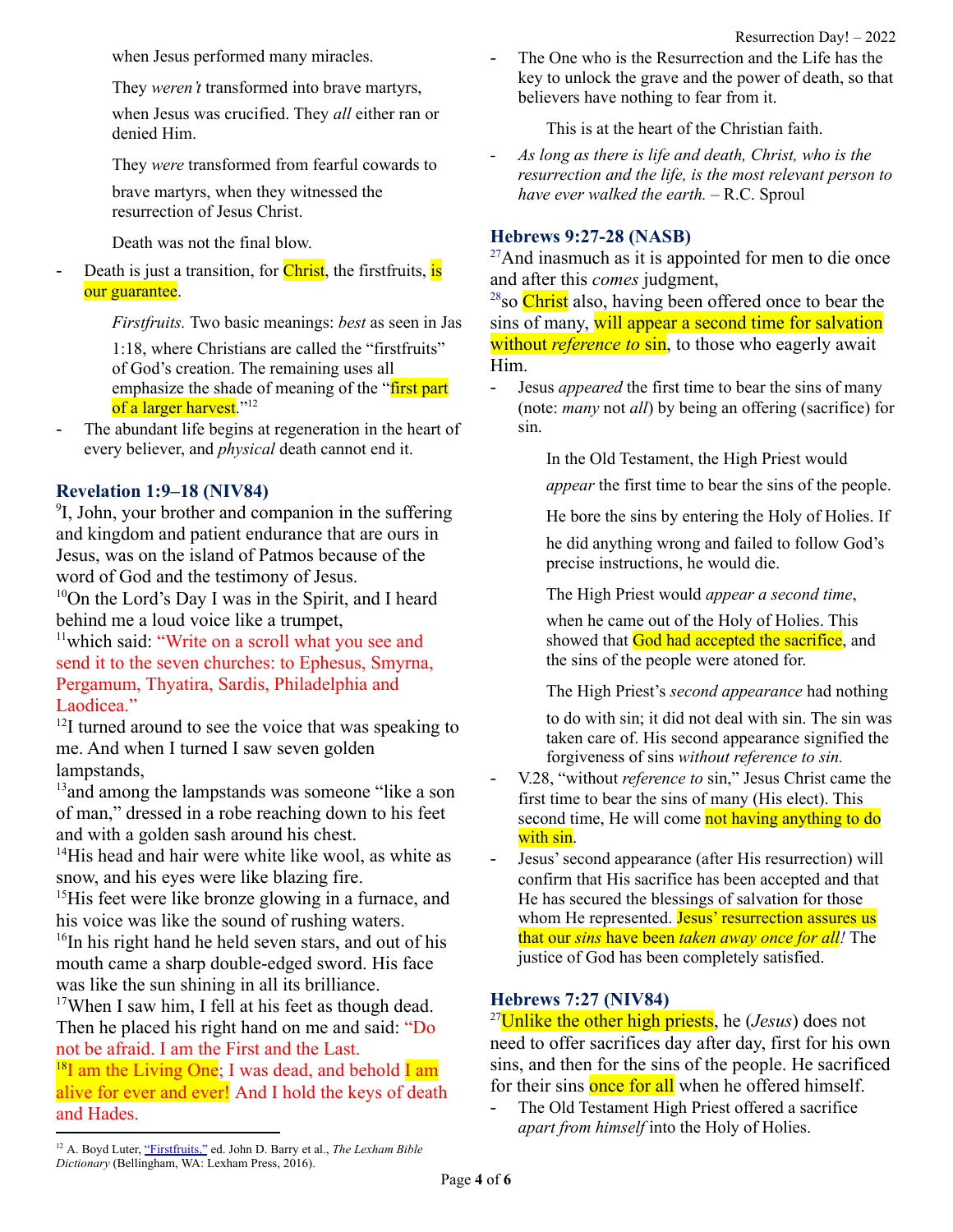This sacrifice *cost* the High Priest *nothing*. It was brought to him by the people.

The High Priest did not shed his own blood.

- The New Testament High Priest, Jesus Christ, did not offer a sacrifice apart from Himself, He offered Himself as the sacrifice for the elect's sins once for all!

The blood offered in this sacrifice was His!

When *blood* is mentioned in a sacrifice, it did not

mean blood coming from a wound; it meant that a life had been sacrificed.

### **Hebrews 9:11–14 (NIV84)**

<sup>11</sup>When Christ came as high priest of the good things that are already here, he went through the greater and more perfect tabernacle that is not man-made, that is to say, not a part of this creation.

 $12$ He did not enter by means of the blood of goats and calves; but he entered the Most Holy Place once for all by his own blood, having obtained eternal redemption.

- When did Jesus enter the Most Holy Place once for all?

When He was resurrected.

<sup>13</sup>The blood of goats and bulls and the ashes of a heifer sprinkled on those who are ceremonially unclean sanctify them so that they are outwardly clean.

<sup>14</sup>How much more, then, will the blood of Christ, who through the eternal Spirit offered himself unblemished to God, cleanse our consciences from acts that lead to death, so that we may serve the living God!

The animals in the Levitical system were brought involuntarily and without understanding to their deaths.

## Christ came of His own volition with a full

understanding of the necessity and consequences of His sacrifice. His sacrifice was not just His blood, it was His entire human nature. 13

- The sacrifices of the old covenant only cleansed the flesh (v. 13). They only *covered* sin. Christ's sacrifice, however, cleanses the conscience as well.<sup>14</sup>
- Christ's sacrifice transforms our lives and hearts and makes us clean on the inside.<sup>15</sup>

# **Hebrews 10:1–18 (NIV84)**

<sup>1</sup>The law is only a shadow of the good things that are coming—not the realities themselves. For this reason it can never, by the same sacrifices repeated endlessly year after year, make perfect those who draw near to worship.

<sup>2</sup>If it could, would they not have stopped being offered? For the worshipers would have been cleansed once for all, and would no longer have felt guilty for their sins.

<sup>3</sup>But those sacrifices are an annual reminder of sins, <sup>4</sup>because it is **impossible** for the blood of bulls and goats to take away sins.

<sup>5</sup>Therefore, when Christ came into the world, he said: "Sacrifice and offering you did not desire, but a body you prepared for me;

<sup>6</sup> with burnt offerings and sin offerings you were not pleased.

 $7$ Then I said, 'Here I am—it is written about me in the scroll— I have come to do your will, O God.'" <sup>8</sup>First he said, "Sacrifices and offerings, burnt offerings and sin offerings you did not desire, nor were you pleased with them" (although the law required them to be made).

<sup>9</sup>Then he said, "Here I am, I have come to do your will." He sets aside the first to establish the second.  $10$ And by that will, we have been made holy through the sacrifice of the body of Jesus Christ once for all.

 $11$ Day after day every priest stands and performs his religious duties; again and again he offers the same sacrifices, which can never take away sins.

<sup>12</sup>But when this priest had offered for all time one sacrifice for sins, he sat down at the right hand of God.

 $13$ Since that time he waits for his enemies to be made his footstool,

<sup>14</sup>because by one sacrifice he has made perfect forever those who are being made holy.

<sup>15</sup>The Holy Spirit also testifies to us about this. First he says:

<sup>16"</sup>This is the covenant I will make with them after that time, says the Lord. I will put my laws in their hearts, and I will write them on their minds."

<sup>17</sup>Then he adds: "Their sins and lawless acts I will remember no more." [Jeremiah 31:33-34]

<sup>18</sup>And where these have been forgiven, there is no longer any sacrifice for sin.

- The Old Testament sacrifices never *took away* sins; they *covered* them.
- Only the New Testament sacrifice of the body of the Lord Jesus Christ *takes away sin forever.*

<sup>&</sup>lt;sup>14</sup> John D. Barry et al., *[Faithlife](https://ref.ly/logosres/fsb?ref=Bible.Heb9.14&off=540&ctx=+Heb+10%3a22%3b+13%3a18).+~The+sacrifices+of+th) Study Bible* (Bellingham, WA: Lexham Press, <sup>13</sup> John F. MacArthur Jr., *The [MacArthur](https://ref.ly/logosres/macartsbnasb?ref=Bible.Heb9.14&off=1014&ctx=v.+7%3b+Jn+10%3a17%2c+18.+~The+animals+in+the+L) Study Bible: New American Standard [Bible.](https://ref.ly/logosres/macartsbnasb?ref=Bible.Heb9.14&off=1014&ctx=v.+7%3b+Jn+10%3a17%2c+18.+~The+animals+in+the+L)* (Nashville, TN: Thomas Nelson Publishers, 2006), Heb 9:14.

<sup>&</sup>lt;sup>15</sup> Bruce B. Barton et al., *[Hebrews](https://ref.ly/logosres/lifeappheb?ref=Bible.Heb9.14&off=1914&ctx=+Testament+law.+But+~Christ%E2%80%99s+sacrifice+t)*, Life Application Bible Commentary 2012, 2016), Heb 9:14.

<sup>(</sup>Wheaton, IL: Tyndale House Publishers, 1997), 137.